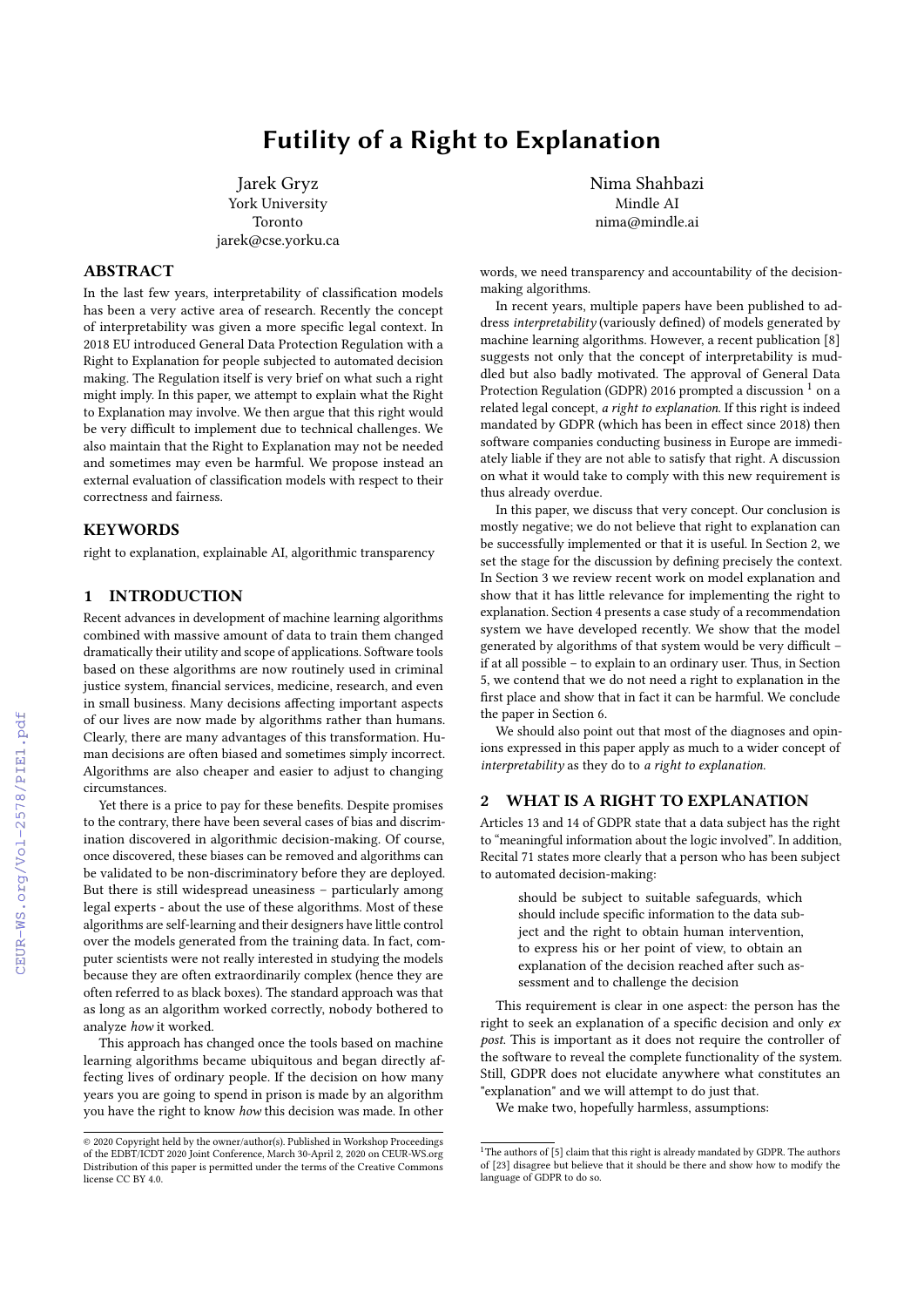- (1) We only consider decision-making tools based on classification algorithms. Classification algorithms are "trained" on data obtained from past decisions to create a model which is then used to arrive at future decisions. It is this model that requires an explanation, not the algorithm itself (in fact, different algorithms may arrive at very similar models).
- (2) We assume that the output of the algorithm is a numerical value from the range 1 to n. This covers both yes/no answers ("yes" may be then represented as the first half of the numbers and "no" as the second half) as well as categorical values (each number represent one category and we no longer assume that there is any ordering between numbers).

With these two assumptions, we can now fix the setting where we expect the right to explanation to be executed. A user submits the information about her to a decision-making tool and receives the answer X (X can be a number, a No, or a category such as "high risk"). From the wording of Recital 71 (the user has the right to challenge the decision) it is clear that the right to explanation is designed for cases where the answer the user received is different from what she expected or hoped for (say, she expected Y). The most straightforward question she may ask then is: "Why X?". When the user asks "Why X?" when she expects Y as an answer, she means in fact to ask: "Why X rather than Y?". This is the type of question that calls for a contrastive explanation [\[11\]](#page-4-0). The answer we need to provide to the user must then contain not only the explanation why the information she provided about herself generated answer X, but also what in her data has to change to generate answer Y (the one she was expecting).

When people ask "Why X?", they are looking for a cause of X. Thus, if X is a negative decision to a loan application, we would need to specify what information in their application (features used as input in the model) caused X. We also need to remember that the decision-making tool that has made a decision for the user is replacing a human being that used to make such decisions. In fact, a person that reports a decision to the user may not even clearly state that it is a verdict of an algorithm (judges in the US routinely use software-based risk assessment tools to help them in sentencing). The user may thus expect that an explanation provided to her uses the language of social attribution [\[11\]](#page-4-0), that is, explains the behavior of the algorithm using folk psychology. This may seem to be an excessive requirement but as we will show later in the paper, an explanation that does not take into account human psychology and social relations can be useless.

Last but not least, we need to be able to evaluate the quality of an explanation. This is important because – as we show in Section 3 – there are usually multiple ways of explaining X (and there are always multiple ways of explaining Y). People prefer explanations that are simpler (cite few causes) and more general (they explain more events) [\[9\]](#page-4-1).

# 3 STATE OF THE ART IN MODEL **EXPLANATION**

Three barriers to transparency of algorithms in general are usually distinguished: (1) intentional concealment whose objective is protection of the intellectual property; (2) lack of technical literacy on the part of the users; (3) intrinsic opacity which arises by the nature of machine learning methods. Right to explanation is probably void when trade secrets are at stake (German commentary to GDPR states that explicitly [\[23\]](#page-4-2)), but we are still

left with the other two barriers. In fact, these two barriers are dependent upon each other. Complexity of machine learning methods are positively correlated with the level of technical literacy required to comprehend them. We will claim that given the current level of educational attainment in general population and the complexity of machine learning algorithms these barriers are insurmountable.

Let us start by putting to rest two "solutions" to this problem that have been proposed in literature on the subject. Thus, [\[7\]](#page-4-3) suggest the following to address barrier (2):

This kind of opacity can be attenuated with stronger education programs in computational thinking and "algorithmic literacy" and by enabling independent experts to advice those affected by algorithmic decisionmaking

First, even if we manage to strengthen technical literacy education (which is very unlikely given how successful we have been so far in this area) we are still left with 80% of the population which has completed their education a long time ago but may still want to use their right to explanation. Second, the cost of employing independent experts would be prohibitive and is just not feasible. (It is also not clear, how exactly these experts might be helpful.) As a solution to barrier (3), [\[23\]](#page-4-2) suggest the following to be provided to a user as an explanation:

> Evidence regarding the weighting of features, decision tree or classification structure, and general logic of the decision-making system may be sufficient.

Indeed, this type of evidence would certainly be sufficient to understand how the system arrived at a decision. But it is completely unrealistic to expect that a layperson would be able to grasp these concepts. Anyone who taught a machine learning course at a university knows that the concepts of decision tree or neural networks are hard to grasp even for computer science majors.

In the last few years there has been very intensive work on "black-box" model explanation. Some of this work [\[1,](#page-4-4) [2,](#page-4-5) [10,](#page-4-6) [13,](#page-4-7) [19,](#page-4-8) [22\]](#page-4-9) has been designed specifically for experts. Interpretability of a model is a key ingredient of a robust validation procedure in applications such as medicine or self-driving cars. But there has also been some innovative work on model explanation for its own sake: [\[3,](#page-4-10) [4,](#page-4-11) [6,](#page-4-12) [15,](#page-4-13) [16,](#page-4-14) [18,](#page-4-15) [20,](#page-4-16) [24,](#page-4-17) [25\]](#page-4-18). Most of these papers are still addressed at experts with the aim of providing insights into models they create or use. In fact, only in the last three papers mentioned above, explanations were tested on human subjects and even then a certain level of sophistication was expected on their part (from the ability to interpret a graph or a bar chart to completing a grad course on machine learning). Most important though, all of these works provide explanations of certain aspects of a model (for example, showing what features influence the decision of the algorithm the most). None of them even attempts to explain fully two contrasting paths in a model leading to distinct classification results (which as we argued above is required for a contrastive explanation).

#### 4 MODEL EXPLANATION IS HARD

We believe that explaining a black-box model of a machine learning algorithm is much harder than it is usually assumed. To make our case more vivid, we will describe our recent work [\[17\]](#page-4-19) on designing a song recommendation system for KKBOX, Asia's leading music streaming service provider.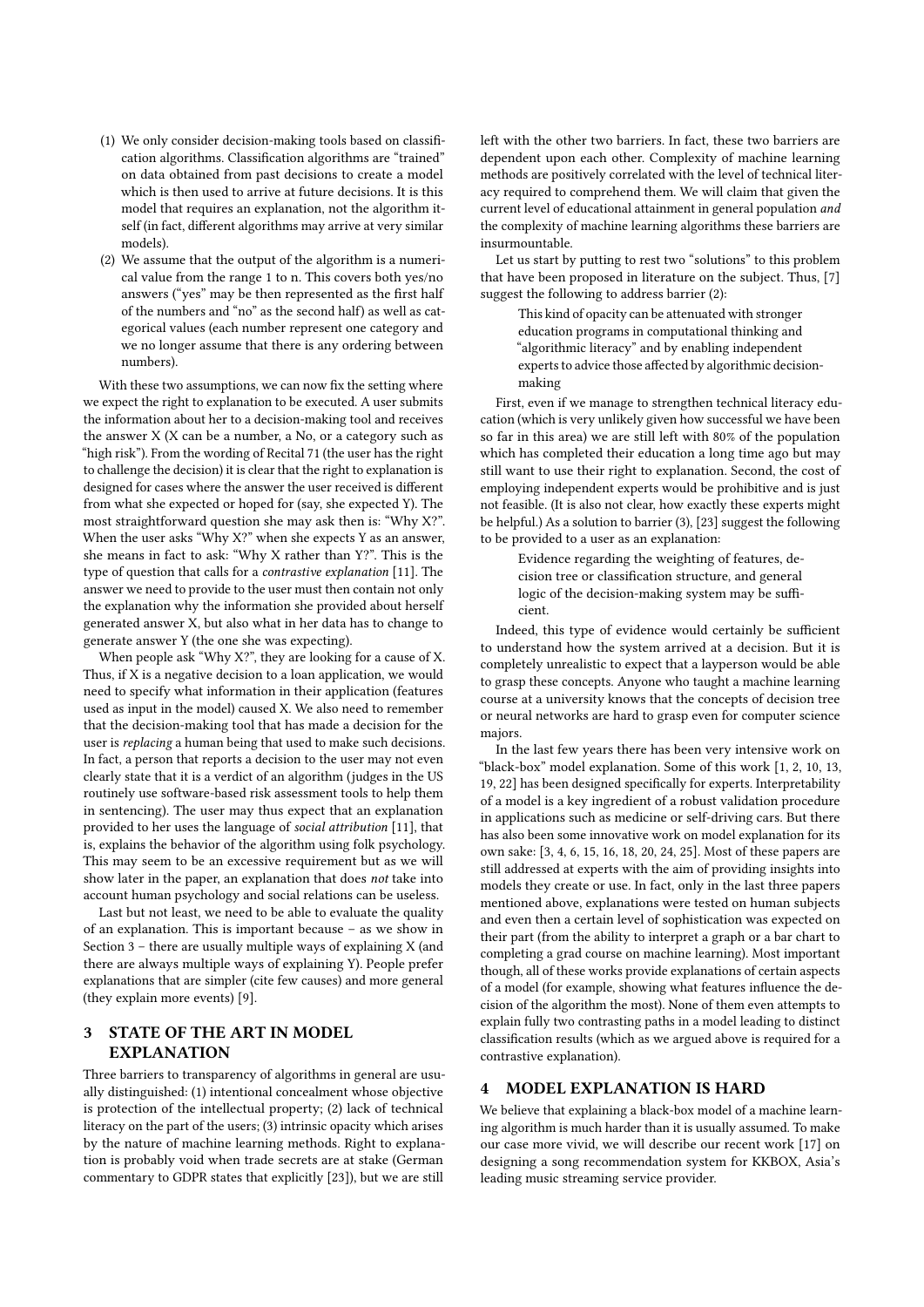KKBOX has provided a training data set that consists of information of listening sessions for each unique user-song pair within a specific timeframe. The features available to the algorithm include information about the users, such as id, age, gender, etc., and about songs, such as length, genre, singer, etc. The training and the test data are selected from users' listening history in a given time period and have around 7 and 2.5 million unique user-song pairs respectively. Although the training and the test sets are split based on time and are ordered chronologically, the timestamps for train and test sets are not provided. It is worth mentioning that this structure also suffers from the cold start problem: 14.5% of the users and 26.6% of the songs in the test data do not appear in the training data.

The performance of any supervised learning model relies on two principal factors: predictive features and effective learning algorithm. Very often, these features are only implicit in the training data and the algorithm is not able to extract them itself. Feature engineering is an approach that exploits the domain knowledge of an expert to extract from the data set features that should generalize well to the unseen data in the test set. The quality and quantity of the features have a direct impact on the overall quality of the model. In our case, we created (or extracted, because they were implicitly present in data) certain statistical features such as: number of sessions per user, number of songs per each session, or the length of time a user has been registered with KKBOX. We also tried to capture the changes of user behavior over time with the following approach: for each user, we looked at how the number of songs s/he listened to per session changed over time. For that, we created two linear regression models: the first model was fitted to the number of songs per user session and the second one is fitted to the number of artists per user session. Finally, the following features were extracted from the linear models: the slope of the model, the first and last predicted values, and the difference between the first and the last predicted values.

As a result, we increased by a factor of about 10, to 185, the number of features available to the algorithm. And here is the key point: some of these derived features turned out to be extremely important in determining user's taste in songs and as a result a recommendation we provide for him or her. Yet none of these features were explicitly present in the original data! The paradox is that if someone asked us to explain how the model worked we would have had to refer to features NOT present in the data.

But this is only a part of the story. We did not use a single algorithm to make a prediction. We used five different algorithms, all of them very complex (Figure [1](#page-3-0) shows the complexity of one of these algorithms: a simplified neural net $^2$  $^2$  structure). Thus, here is another key point: the final model was the weighted average of all five models' predictions. It was NOT a result of one, clean algorithm.

The model that was generated by these algorithms was extremely large and complex. Since we used gradient boosting decision tree algorithms, our model was a forest of such decision trees. The forest contained over 1000 trees, each with 10-20 children at each node and at least 16 nodes deep (it took almost 128GB of RAM to derive the gradient boosting decision tree model and around 28 hours on 4 Tesla T4 GPU to create the deep neural network model).

Now, how can a user possibly grasp this model? Assume that a user wants an explanation why song X was recommended to her rather than song Y. There will be multiple trees with the X recommendation as well as Y recommendation. Which one do we choose? These multiple trees cannot be generalized as this has been already done by the algorithm (one of the most difficult aspects of algorithms based on decision trees is optimization which is generating the simplest, most general trees). Perhaps we could generalize by approximating the answer? This approach, sometimes advocated in the literature [\[12\]](#page-4-20), can be harmful, however. Let us say, your loan application has been rejected and you get an explanation based on an approximate model. Based on this model you are told that if your debt goes down to \$10,000 you will be approved. You pay off part of your debt to satisfy that condition, apply again, and are rejected again. The reason is that the correct model we have just approximated had a \$9,000 not \$10,000 outstanding debt condition.

Let us summarize the obstacles in explaining the model generated by our system. A user expects a simple answer to the following question: Why did you recommend song X rather than Y?

- There may be multiple trees ("reasons") why X was recommended and similarly multiple trees why Y was not recommended. Generalizing or approximating these trees to provide a more general answer is not possible either for technical or psychological reasons.
- An explanation must refer to the actual features used by the model. Yet most of these features do not appear in the original data that describes user-song interactions. Even worse, many of them have no intuitive meaning as they are machine-generated.
- If we give up on model explanation and try instead to describe algorithms that generated the model, our task is even harder due to formidable complexity of the algorithmic design (as shown in Figure [1\)](#page-3-0).

One more comment is in order. Our system used decision trees to build a model. Decisions trees are directly interpretable as each path in a tree lists simple conditions that have to be satisfied to reach a specific decision. Deep neural nets with weights attached to features and their complex interactions are not directly interpretable.

Complexity of machine learning models is actually worse than we described above. Machine learning is heuristics-driven and nobody expects rigorous mathematical proofs of correctness of its algorithms. What often happens is that if a model generated by some algorithm does not classify correctly the test data, a designer would stack up another algorithmic layer on top of it in hope that it improves the results. Sometimes it does but at this point nobody bothers to explain why that happened. As Ali Rahimi put it in a recent keynote talk at NIPS [\[14\]](#page-4-21): "Machine learning has become alchemy (. . .) many designers of neural nets use technology they do not really understand". If people who work with these algorithms do not understand them, how can anybody else?

# 5 EXPLANATIONS ARE UNNECESSARY AND CAN BE HARMFUL

We do not feel competent to answer a legal question of whether people should have a right to explanation. We do, however, have a few observations regarding the psychological question whether people actually want that right and will use it. We came across

<span id="page-2-0"></span> $2$ We do not explain each of these steps in detail as our point is just to show the complexity of the entire prediction process and not its technical aspects.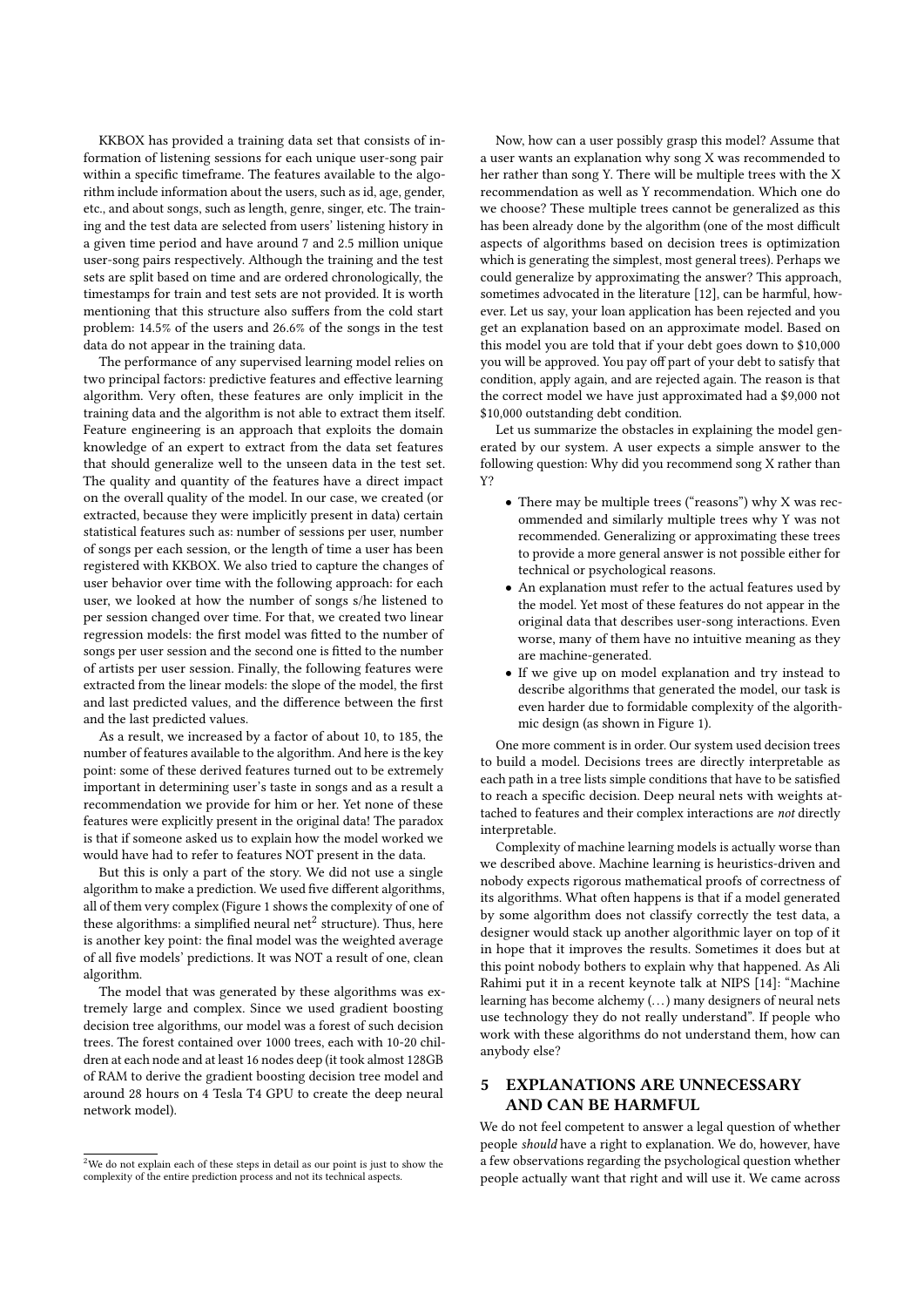<span id="page-3-0"></span>

#### Figure 1: Structure of one of the algorithms used in the recommendation system.

three arguments routinely made to justify the requirement to explain the behavior of decision-making algorithms:

- Continuity: these decisions were previously made by humans whom we could ask for explanation. We want to keep this option.
- Gravity: these decisions (judicial sentencing, hiring, college admission) have grave consequences for our lives therefore must be justified<sup>[3](#page-3-1)</sup>.
- Trust: we trust humans more than machines therefore even if we do not always ask humans for explanations we should be able to ask machines.

We will address all three arguments with an illustrative example. Imagine you have been diagnosed with cancer and your physician suggests chemotherapy treatment. You may ask whether there are other options available to you and the doctor presents a few but still recommends chemotherapy. You may inquire further why chemotherapy is your best option to which she answers that medical studies say so. Again, you may press and ask for details of these studies but at some point (unless you are a health professional yourself) you will stop understanding her explanations. A decision - potentially a life or death decision - has been made on your behalf yet you do not insist on detailed explanation of its validity. In fact, most people will rely on the authority of the physician without asking for any explanation. One may still argue that we do not need explanations because we trust the physician (or trust her more than we trust algorithms or machines). But is it really the physician that we trust? The entire diagnostic process (MRI, X-ray, blood tests, etc.) is performed by machines, drugs used in treatment are produced by machines, and surgical procedures are performed with significant technological support. Yet we almost never ask how this technology works.

We believe that the need to get an explanation from decisionmaking algorithms is a simple consequence of their novelty. When we get an unexpected decision from such an algorithm, we suspect that the algorithm made a mistake and want to see the justification of the decision. In other words, we do not trust the algorithm. But we do not need an explanation to gain that trust. We believe that a much simpler and more convincing way

of gaining trust is to show that the algorithm is correct and fair. Fairness and correctness can be easily verified by experts and reported back to the general population. Expert opinion is what we have used for at least 100 years in almost all of our technology, from bridge safety to GPS precision. There is no reason why it should not work here.

But there is more to our skepticism about explanations of decision-making algorithms. We believe not only that they are unnecessary, but that they can also be harmful. One unintended consequence of revealing the mechanism of an algorithm is the ability to game the system. This is unfair both to the users who did not ask for explanation (or do not have the necessary expertise to understand it) as well as the controller of the algorithm. But there is however yet another, more serious problem which has been overlooked by scholars. Algorithms are supposed to be blind to race, gender, religion etc. This blindness, however, extends to everything that is not explicitly present in the data, in particular, social context. Imagine a middle-aged woman from racial minority whose loan application has been rejected. She is told by means of an explanation that her application has been rejected primarily because of her address: she lives in socioeconomically deprived neighborhood such as Southeast LA with a documented high loan default rate among its population. But that population also happens to be mostly of the same race as the applicant (which the algorithm, of course, does not know). Needless to say, the applicant would assume that it was the race that was a hidden factor behind the negative decision. But the explanation she gets can be even more damaging. Imagine further that – as part of the contrastive explanation – the applicant is told what she should do to get an approval of the loan. To that effect, an algorithm that runs the explanation module reviews profiles in the model (these could be paths in decision trees which keep information about applicants' features such as income, type of job, age, etc.) to find the most similar ones to the applicant's. In other words, the algorithm looks for a minimal change in the applicant's profile that will give her a positive loan decision. It finds three profiles that are identical to the applicant's except for one attribute. It then suggests that the applicant should either buy a house in Beverly Hill, or increase her income by \$100,000 or lower her age.

This example is not at all contrived. Every AI system is the fabled tabula rasa; it "knows" only as much as it has been told. A classification algorithm trained on banking data has no information about what it takes to buy a house in Beverly Hill or get a salary increase of \$100,000 and it does not know that one cannot lower her age. It does not "understand" any of its own suggestions because they are generated by purely syntactic manipulation. In fact, it does not understand anything.

Of course, we can try to tweak the explanation module of a specific decision-making system to avoid preposterous and insulting explanations such as these. But we are rather pessimistic about the extent to which this can be done. It seems that we would need to introduce a tremendous amount of background knowledge about human behavior and social relations. This knowledge would have to be then properly organized so that the relevant part of it is easily available for a case at hand. This has been tried in the context of knowledge-base systems in the 1980s, unfortunately, without much success.

<span id="page-3-1"></span> $\overline{{}^3\text{Gravity}}$  of a decision does not automatically give us a right to an explanation. In most legal systems, jury verdicts are neither explained nor justified.